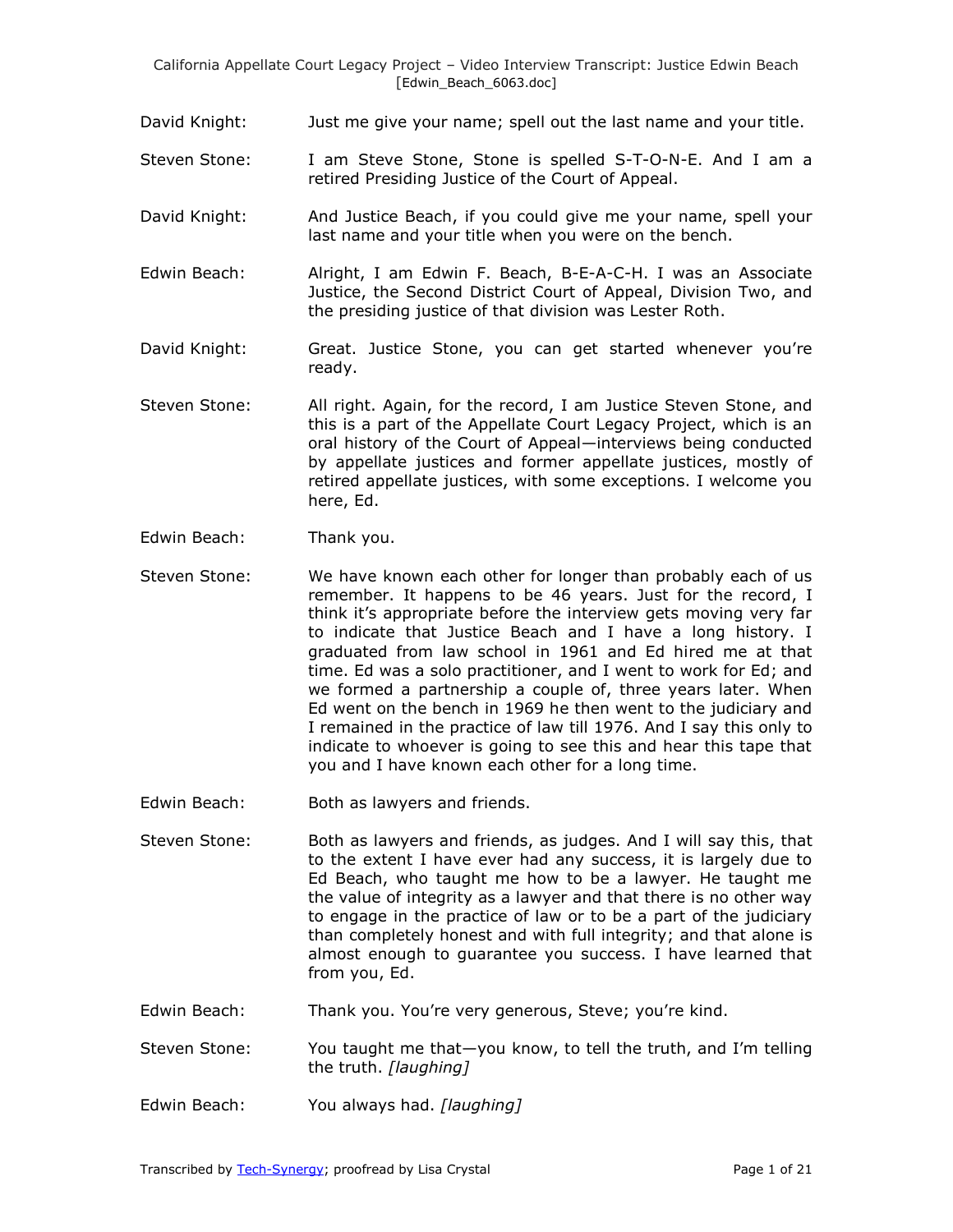- Steven Stone: Because I'm not smart enough to lie. So Ed, I know that you have . . . when was it that you went on the Court of Appeal?
- Edwin Beach: September 17, 1973.

Steven Stone: Since 1973. And you served there how long?

- Edwin Beach: Thirteen years.
- Steven Stone: I would like to ask you a few questions and discuss with you a little bit of your background—which we all know how we were raised and the circumstances informs us often as to who we become and what kind of judges we are, in terms of an unspoken judicial philosophy. Whether we think we have one or not, we have one. Often you can describe it as who we are, as what we are, and what we do. So tell me a little bit about your life as a young person, where you were born, and your history in that sense.
- Edwin Beach: Okay. As you know, I was born in Lima, Peru, May 19, 1924, and I came to the United States with my mother and sister in 1930. We lived as a family with my father and mother and sister until 1930 in Lima, Peru.
- Steven Stone: What were your parents doing in Lima, Peru?
- Edwin Beach: Well, that's an interesting thing. Actually it was my grandparents who had migrated there from Spain and France and on my father's side, during the great migration when a lot of people were going to South America for industrial purposes or going mining, et cetera.

## $(00:05:08)$

- Steven Stone: Was that in the late 19th century?
- Edwin Beach: Yes.
- Steven Stone: Or early in the 20th?
- Edwin Beach: Late 19th. Yes, my grandparents on my mother's side came from . . . her mother was born and raised in London, England, and her father was an America sea captain, my mother's father. How her parents met I don't know, but they stayed down there for a while and my mother was born in Peru, and so was my father. And in any event—
- Steven Stone: So they were Peruvians of European descent?
- Edwin Beach: Yes. My mother would have been European and American descent; her father was actually American. Let's see, we came up here in 1930 and I've been here ever since, so to speak.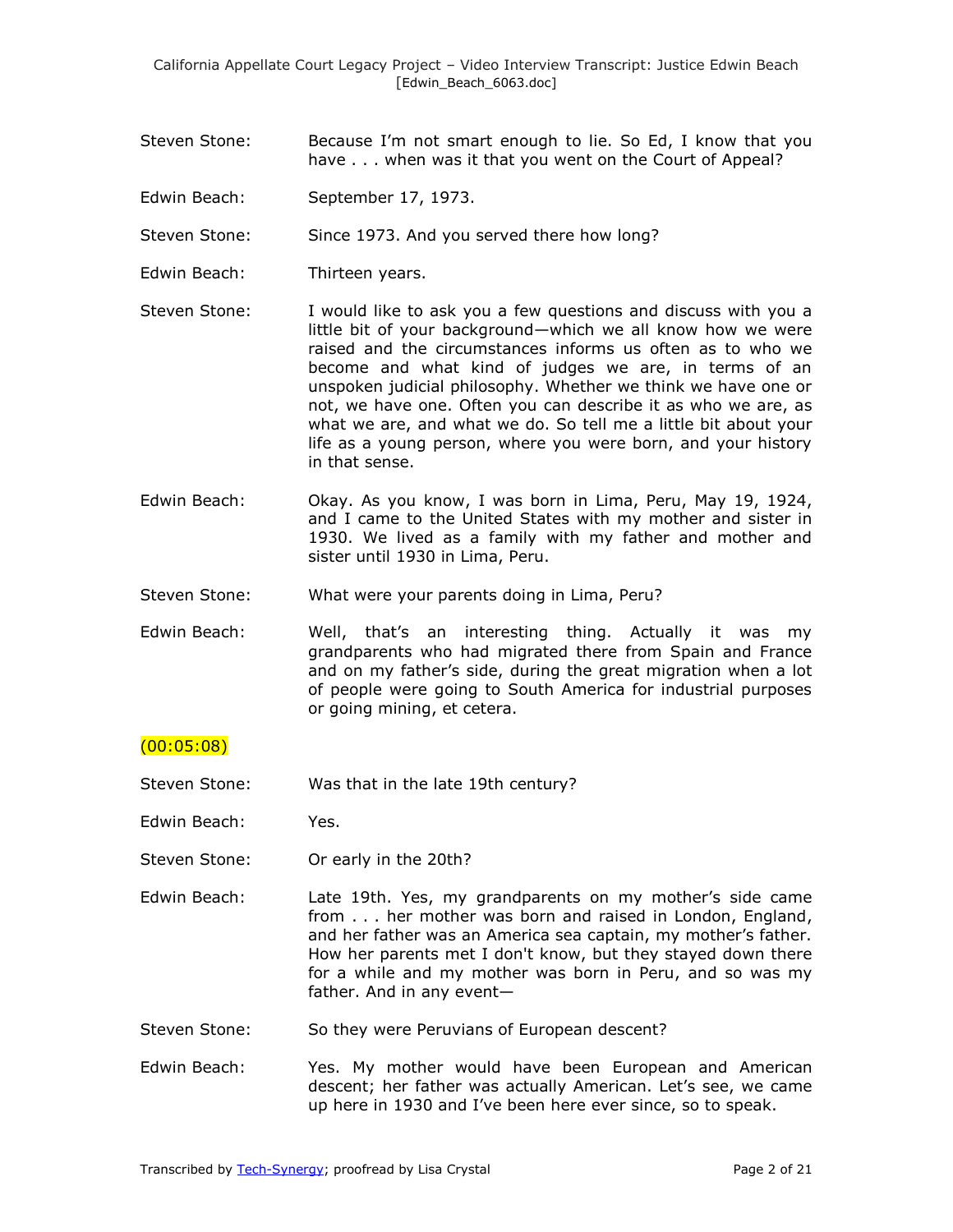- Steven Stone: What were the circumstances when you arrived in this country in terms of your living arrangements, your schooling—where, and under what circumstances?
- Edwin Beach: Well, I don't know for sure too much about it because I was only about six years old, but I do remember coming up on the ship; it was a Japanese vessel, the *Charcas Maru*, I think. And my family was probably sponsored by a very dear friend of my mother's family, who happened to be a missionary down in Lima, and he contacted some missionary in California to be sure to welcome us when we came aboard in San Pedro. We stayed with them as friends and we had no family or anyone else that we knew of here in the United States. So a pretty brand-new, just plunk, immigrants here we are.
- Steven Stone: Was your mom an American citizen?
- Edwin Beach: She may have been by derivative citizenship from her father, but I'm not too sure. That's an unknown item, but I think she lost her citizenship when she married my father down there. The reason I say lost is because much of her bringing up was down in Peru and Argentina with a brother who lived in Argentina of hers. Her father was an American sea captain, I think, and she was educated partly in Peru and partly in the United States, and as a matter of fact went to Hamline University in Minnesota. I forget where Hamline University is. She got her degree there, then went back to Peru at the behest of this missionary, who wanted her to come teach school down there. She met my father and then got married, then had a family, and then as far as I know she never did teach school down below.

But when we came here I think it was her intent to go to school, but she was unable to go. I meant to say it was her intent to teach school, but she couldn't because she didn't get a degree here in California in 1930. California didn't allow anyone who did not have a California certificate, I guess, to teach. So she went back to night school here in California. My sister and I were placed in a children's home during that period of time, while she was going back to school at USC School of Education, I guess it was. And so when she finally got her teaching credential she had to work and go to school at the same time; she did interpreting for a . . . I forget the name of this language school, very famous language school.

# $(00:10:04)$

- Steven Stone: Berlitz?
- Edwin Beach: Berlitz, yes, here in California. Anyway, so when she finished that she obtained a job and was able to get my sister and me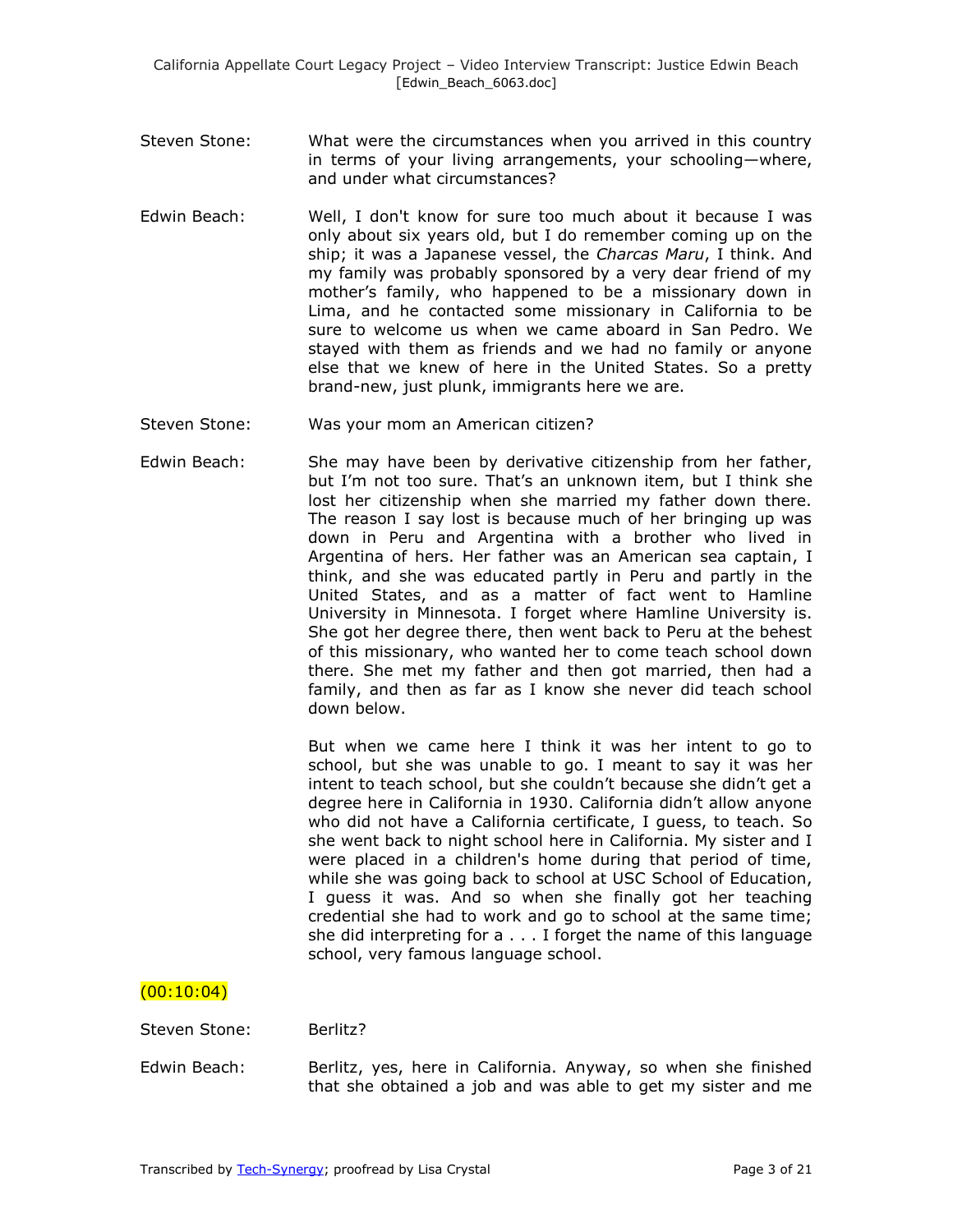> back living with her regularly. So we spent four, five years at this children's home in Sierra Madre.

- Steven Stone: After that was it Pasadena where you—
- Edwin Beach: Then we went right to Pasadena, where she obtained employment, and then I went to the schools in Pasadena. I had gone to elementary schools of Sierra Madre close by.
- Steven Stone: Now, I understand it, that if I recall correctly, one of the trustees of the children's home where you were was a judge by the name of Park Stilwell. Is that correct?
- Edwin Beach: No. Parker Wood.
- Steven Stone: Parker Wood.
- Edwin Beach: He was, indeed; you have a good memory. Parker Wood was a trustee of the little church. The church had some kind of an organization called the Plaza Community Center and they tried to do good work for orphans and poor people and et cetera. It was again through this friend, this missionary friend who happened to be a good friend of Parker Wood, Dr. and Mrs. McHolmes, who were friends of Parker Wood. They introduced me to him—not until I came back years later from the Army. I didn't get a chance to meet him until months later.
- Steven Stone: Was he any influence to you in terms of your career or future career in the law?
- Edwin Beach: Not directly. But perhaps, I remember, after I came back from the Army, one of the members of the Plaza Community Center—that was the organization that Parker Wood was a director or chairman, introduced me to—took me down to see Parker and I met him. I was impressed with what a nice gentleman he was, dignified and yet friendly and interested in talking with me about what my thoughts were. That sort of impressed me as going into the legal profession might be pretty nice.
- Steven Stone: Now, you served in the Army in World War II. Now, you had an unusual assignment in the war, certainly the only one I knew of; tell me a little bit about your Army experience in terms of when you were involved with critters or animals. Weren't you with what were left of the horses in the Army?
- Edwin Beach: Oh, I'd forgotten. We used to have some horses and mules and that's where I became acquainted with horses and mules and learned—
- Steven Stone: You were assigned to a unit which dealt with horses and mules?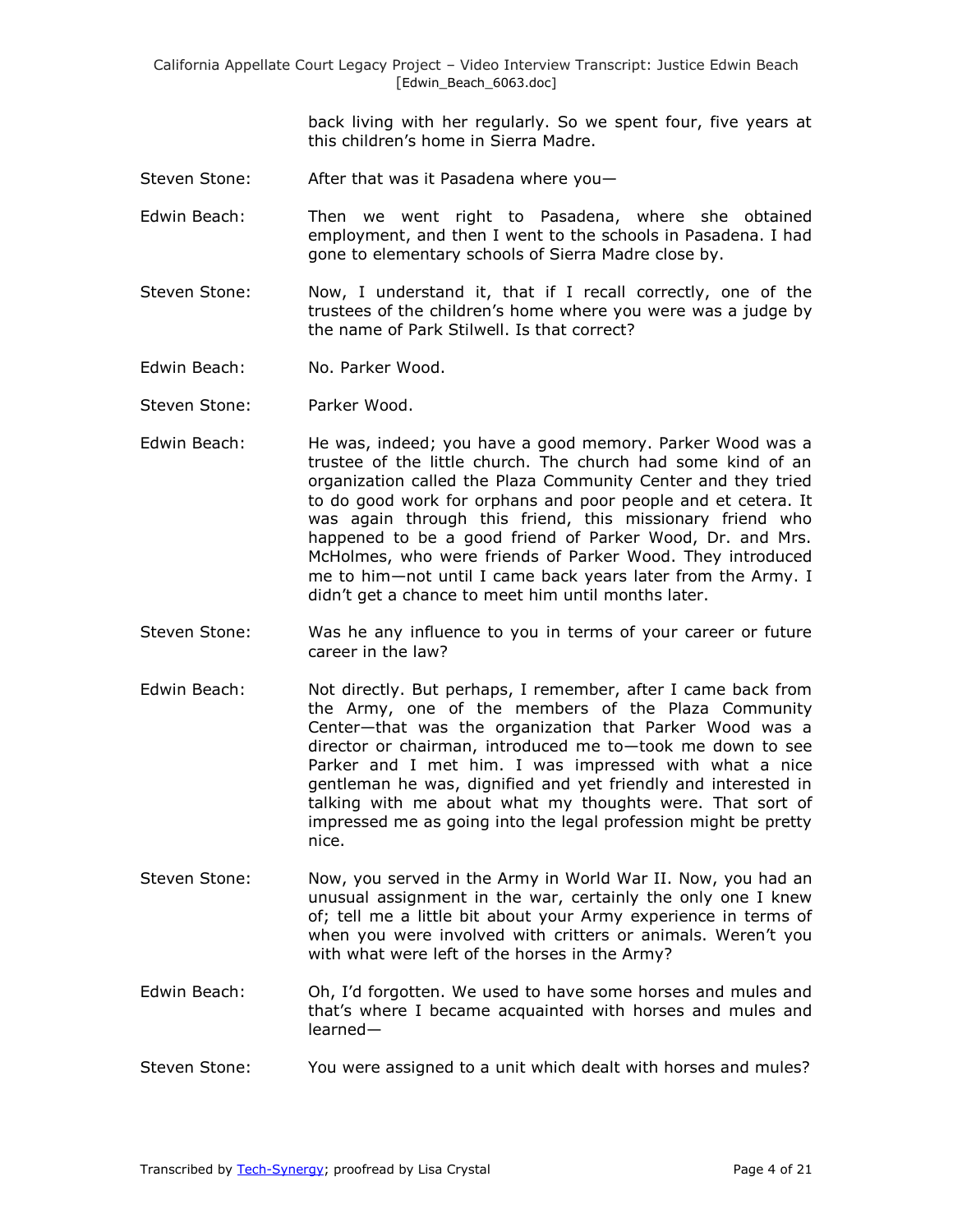- Edwin Beach: Not particularly. I was assigned originally just to the Army, and then the Army was chopped up into different units, as you know, and I was assigned to a training unit that was to teach men to use all kinds of weapons in all kinds of terrain mountains where you couldn't get a Jeep or the prairie where you had to use a Jeep if you could. Then some of the mountainists in field terrain, they used horses to pull this or that if we couldn't then steal a Jeep somewhere. So I began my love of horses and horseback riding.
- Steven Stone: I knew that you do love and did love and do love horses and have been involved with them over the years.
- Edwin Beach: Right.
- Steven Stone: Now, you went to USC Law School, is that correct?
- Edwin Beach: Yes.
- Steven Stone: What years were you there?
- Edwin Beach: 1947, 1948, 1949, 1950. The three years . . . When did I go into law? Then the fall of 1947 to—
- Steven Stone: To June 1950, 1951, something?
- Edwin Beach: June of 1950.
- Steven Stone: Okay.
- $(00:15:06)$
- Edwin Beach: Excuse me, can I take a recess?
- Steven Stone: Sure.
- David Knight: And we're ready again.
- Steven Stone: Now, after law school I was reading some of the material, and I knew this in any event—that you worked for a while at Port Hueneme.
- Edwin Beach: Yes.
- Steven Stone: As a civilian employee of the naval base.
- Edwin Beach: That's right.
- Steven Stone: Well, what it is that you did there in preparation for the law?
- Edwin Beach: Counted nuts and bolts. *[laughing]*
- Steven Stone: There you go.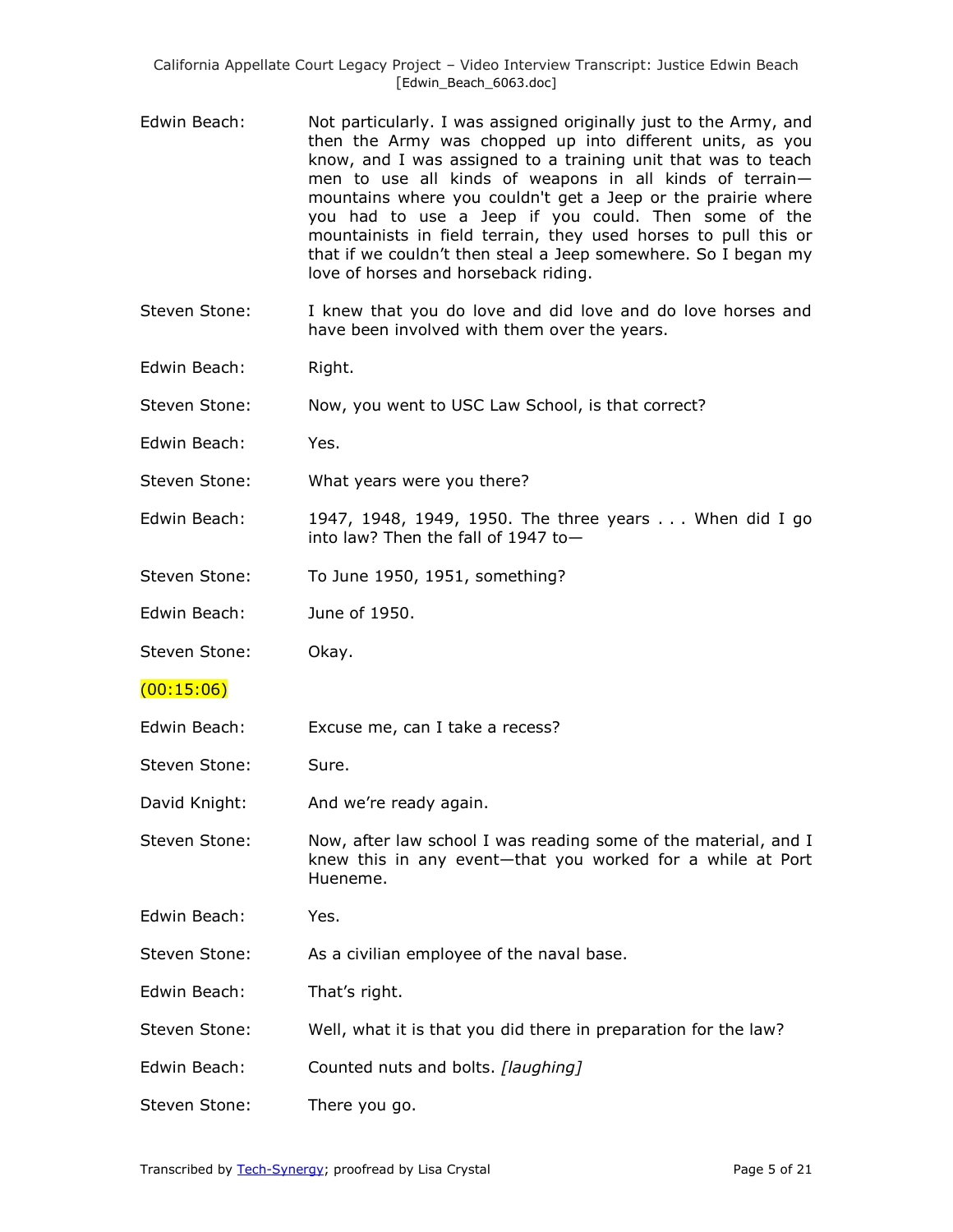- Edwin Beach: And learned to count, that's about it. We worked in some kind of a supply department, because I didn't know if I'd passed the bar. Fortunately—
- Steven Stone: What took you from Pasadena to Port Hueneme?
- Edwin Beach: Oh, the most important part of my life we kind of glossed over. Before graduating from law school in my second year Janet and I were married. I married Janet Freeman of Pasadena. Her dad was an automobile dealer there and I met her when I came back and I took a class in public speaking and she was there. Forgive me, there's tears in my eyes.

Steven Stone: It's all right.

- Edwin Beach: She died after 51 years of marriage. Anyway, after law school I came up to Santa Paula. And you were wondering what brought us here; before I went into the Army, I was a gymnast with the Pasadena Junior College gymnastics team and we were reasonably good. The rest of them were really good. And we used to come to Santa Paula.
- Steven Stone: I understand you were very good on the rings.
- Edwin Beach: Yeah, I did pretty well on the rings. *[laughing]*
- Steven Stone: Your fame precedes you.
- Edwin Beach: Thank you. I still have a set of rings at the house, as you well know, a big set. Anyway, I had been here before the war and before I went into the Army, as a student at Pasadena Junior College. And I visited Santa Paula a couple of times and the only person I knew in the whole doggone city was the gym coach. So of course I had to naturally move here; I didn't know anybody. But I remember seeing Santa Paula as a beautiful little community, tree lined, and it reminded me of Sierra Madre, where I had gone to elementary school for a few years while my mother was in college at USC. Sierra Madre was a beautiful little town—still is for that matter, close to Pasadena, Altadena there. Santa Paula reminded me so much, and the quietude. As you know, when you—
- Steven Stone: Yes, it moved us. It was charming, and it was much like in the *Twilight Zone* series. Rod Serling often wanted to capture the peace and quiet of a small town, and it always looked like Santa Paula.
- Edwin Beach: Yeah, right.
- Steven Stone: So you worked at Port Hueneme while you were waiting for bar results.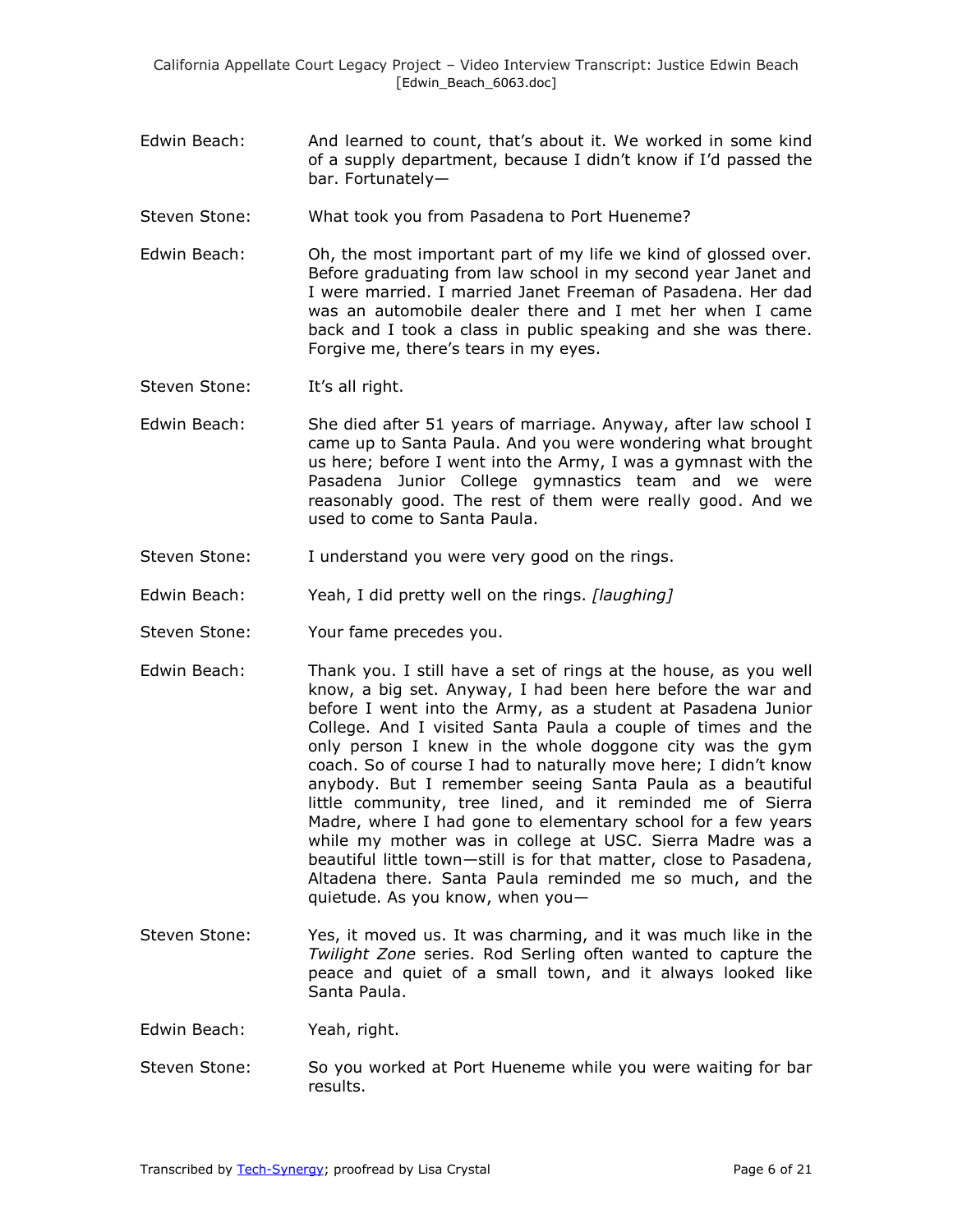- Edwin Beach: Waiting for results. And as a matter of fact I was working at Port Hueneme, and this was in 1950 and it was the middle of December, I think, and I didn't know whether I passed or didn't pass. But some friends called up, told my mom that I had passed, and she called Janet. But they couldn't get through to Janet, but the bar's committee called up and reported it to the *Star Free Press*. And the *Star*, the reporter called Janet and they called me and they said, "The three of you guys from Ventura County have passed the bar." And the superintendent out at Port Hueneme asked me, "Now, does that mean you're a bartender now?" "No, I won't be that lucky," or something. *[laughing]*
- Steven Stone: Who were the other two?
- Edwin Beach: Nagao Fujita and Fred Ferro.
- Steven Stone: I remember, I knew Nagao was . . . he worked with you at Port Hueneme, didn't he?
- Edwin Beach: No, he didn't.
- Steven Stone: But I knew that he was of your class in Ventura County in terms of passing the bar, I didn't know it was Fred Ferro.
- Edwin Beach: Fred Ferro was the third one.

 $(00:20:04)$ 

- Steven Stone: So you started a practice in Santa Paula, a solo practice?
- Edwin Beach: I went immediately home when they called me to the telephone at Port Hueneme. I turned in my smock to the man, the department, said, "Thanks, Al," or whatever his name was, "I appreciate your being nice to me. I'm quitting because I passed the bar and so I'll be going home." I went right home.

And I had met . . . in the meantime, I had come to Santa Paula looking over, and just in case I should be lucky and passed. I met some of the older lawyers, and one of them, Arthur Blanchard, who was a very kindly gentleman, and his wife had kept in touch with us. They knew another lawyer, a man by the name of I. Parker Veazey who had been a lawyer for the Southern Pacific Railway. and Arthur said, when he knew I passed the bar he said, "Well, here is a place where you might be able to have a chair and a desk. Mr. Veazey doesn't use the office except once a week on Thursdays." And Thursday afternoon it was sort of a vacation for him.

Sure enough, Parker Veazey said, "Sure, use my office till you get yourself organized and get some money." So I did for about a month or two and I made a sign. I meant to bring it; I made myself a nice sign that I lettered myself and I still have it.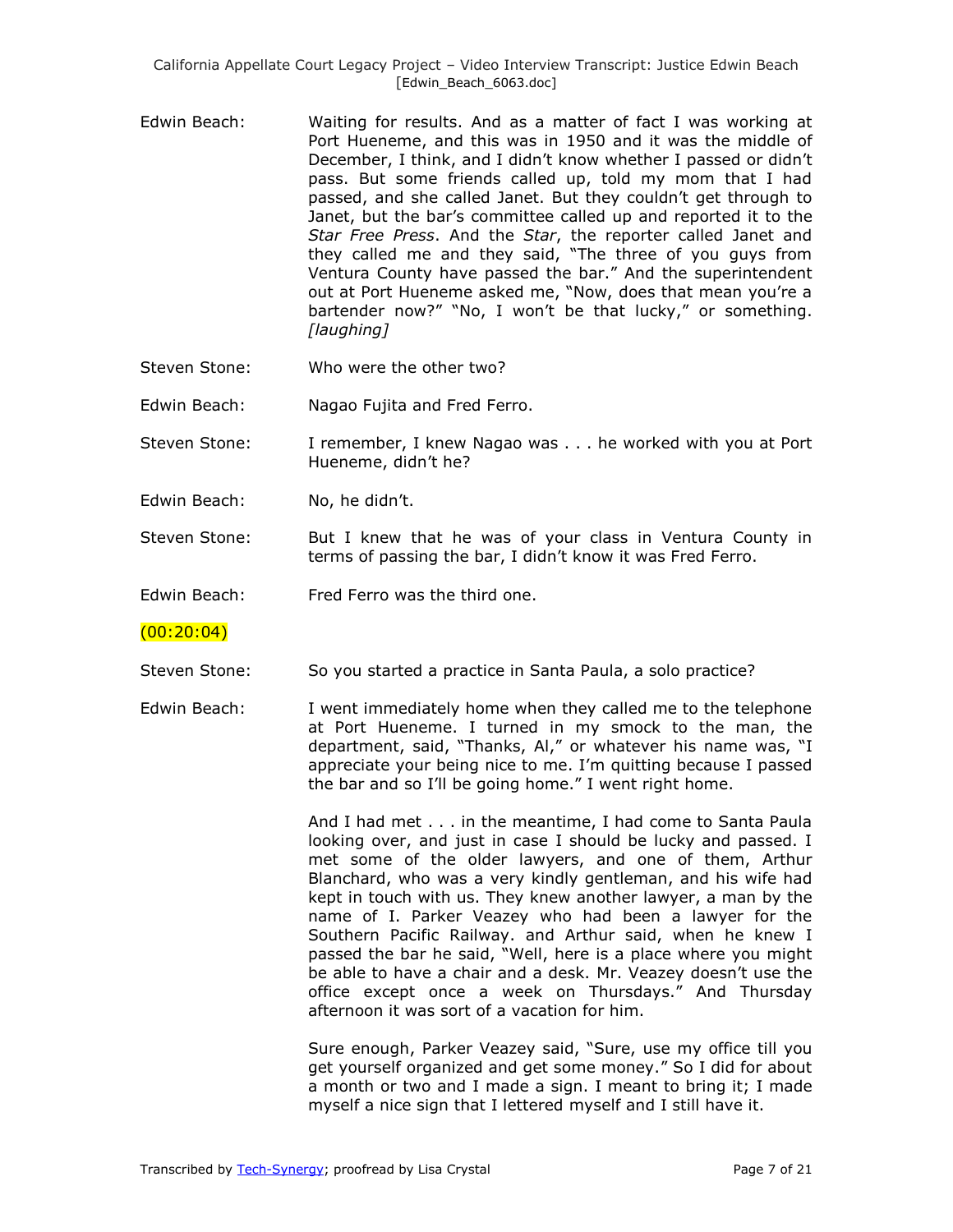Steven Stone: What did it say?

Edwin Beach: Edwin F. Beach, Attorney at Law, and it was a foot and a half long and two inches high, and I was very proud of that.

- Steven Stone: Eventually you shared a building with Blaine Romney, didn't you?
- Edwin Beach: No, I never . . . oh, yes, yes, I beg your pardon. In between that building there were a couple of other offices that I did share with Arthur Blanchard to begin with, then I had a couple of my own while Blaine was building a building, of which I became a tenant and you and I started our partnership there.
- Steven Stone: We did, we did. Now, during the period 1950 to 1961, during that period of time, you became a justice of the peace, didn't you?
- Edwin Beach: Yes.
- Steven Stone: Tell me a little bit about that.
- Edwin Beach: Well, the official title wasn't justice of the peace. Justices of the peace were done away with by a constitutional amendment, so they just called them the justice court.
- Steven Stone: Right.
- Edwin Beach: But it amounted to the same thing, and everybody used to say, ―Oh, you're the justice of the peace.‖ And sure, that's what it was—the justice court, the lowest level of judiciary, the first level of judiciary. And the level of that court was in every county. There would be either district, or if there wasn't a big population, the one justice of the peace for the whole county; here in Ventura County there were two or three: one in Ventura, one in Santa Paula, and one, perhaps, in Port Hueneme.
- Steven Stone: It was Port Hueneme.
- Edwin Beach: And at that time, I—
- Steven Stone: How did you become a judge of the justice court?
- Edwin Beach: Our friend, mutual friend Blaine and his partner Hugh Gallagher and some other people around said they would like to see a lawyer, because the only other person that might be running would be Alice Magill, who was rather elderly at that time. She had been an attorney but had not practiced at all, to speak of, in Santa Paula or Ventura County. She was about, I think, a 1913 graduate of USC Law school.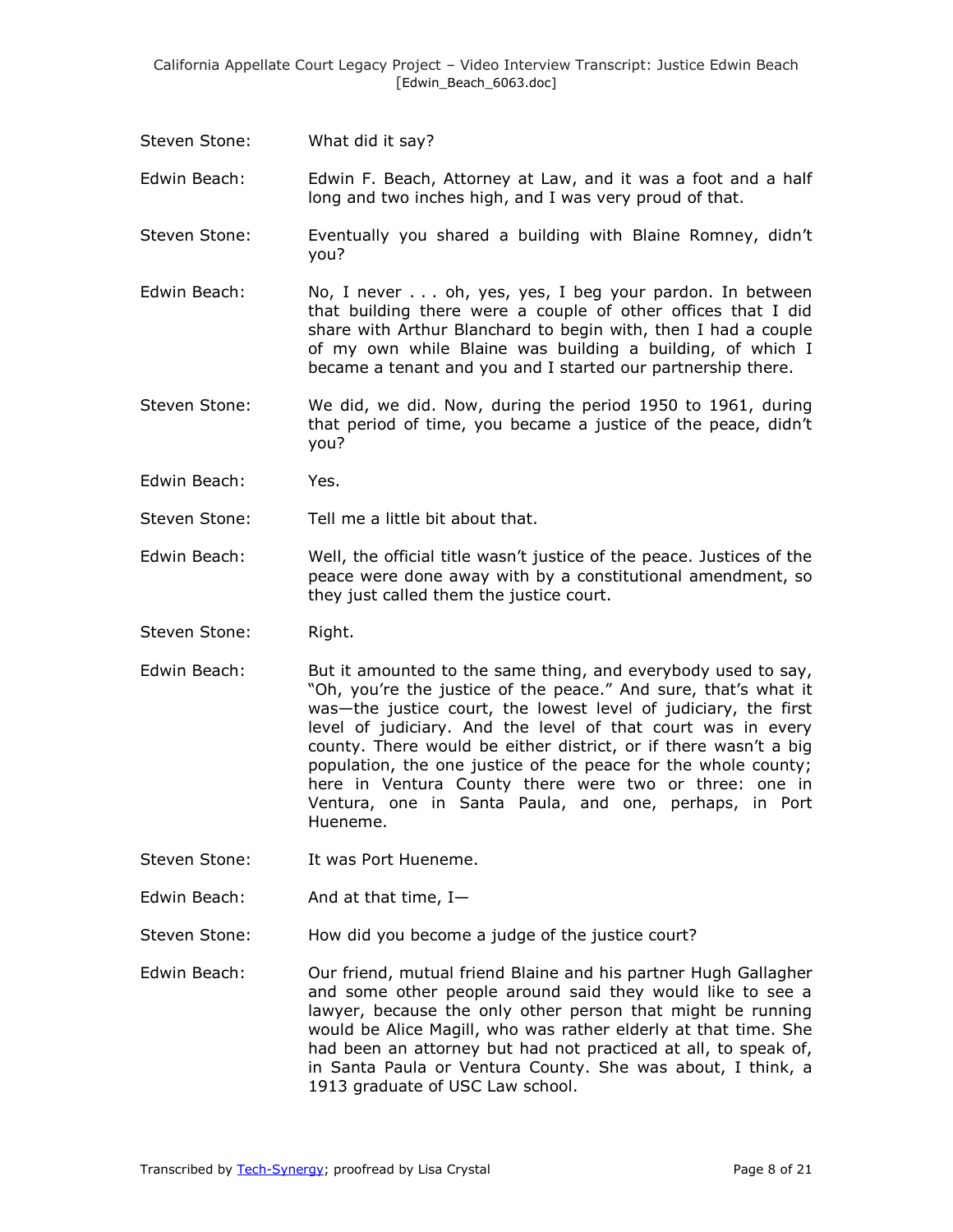Steven Stone: One of the first?

Edwin Beach: Yes, very nice, decent lady, but sort of had not done any trial work or legal work at all. They said that she had been a good city court judge—there was such a position.

#### (00:25:00)

But they wanted someone who would be a little more knowledgeable, so they induced me to run. And I was—

- Steven Stone: Did you run against Alice?
- Edwin Beach: Against Alice, but we became friends; she was very courteous and nice.
- Steven Stone: She was. You and I both tried cases in front of her later.
- Edwin Beach: Yes, we did; and that was my first judicial position, 1968.
- Steven Stone: Did you enjoy that?
- Edwin Beach: Yeah, I enjoyed it. It was fun. And the circumstances of holding court were a lot of fun, because it was, as you may remember, in the agricultural building—half was the agricultural building and half of the building was the court and the court secretary and the court chambers.
- Steven Stone: I remember it well. It was true, wasn't it, that when you had a jury there, you had to leave the building because there was no room for both the jury and the lawyers?
- Edwin Beach: Yeah. *[laughing]*
- Steven Stone: We had to step outside.
- Edwin Beach: Oh, that's right. The lawyers would have to step outside. The holding sessions was pleasant, enjoyable. And I enjoyed, I've always enjoyed, what I've done; I've been happy with the law an aside there. But it was amusing sometimes, because the train at that time still serviced that agricultural building. They would stop and get fruit that had been fumigated and so forth, and so the train would come chugging in, making a lot of chugging noise and blowing the whistle, right in the middle of a trial. So we'd take a recess for maybe half an hour while they unloaded commodities from the train. *[laughing]*

And as you say, it was kind of small, but as part of that same court we had a courtroom in Fillmore, a branch court in Fillmore. And that wasn't kind of fun to try cases over there as a judge, because the same cramped quarters obtained over there. And to add to the indignity of it all, there was no restroom for the jury to use. So when the jury wanted to go to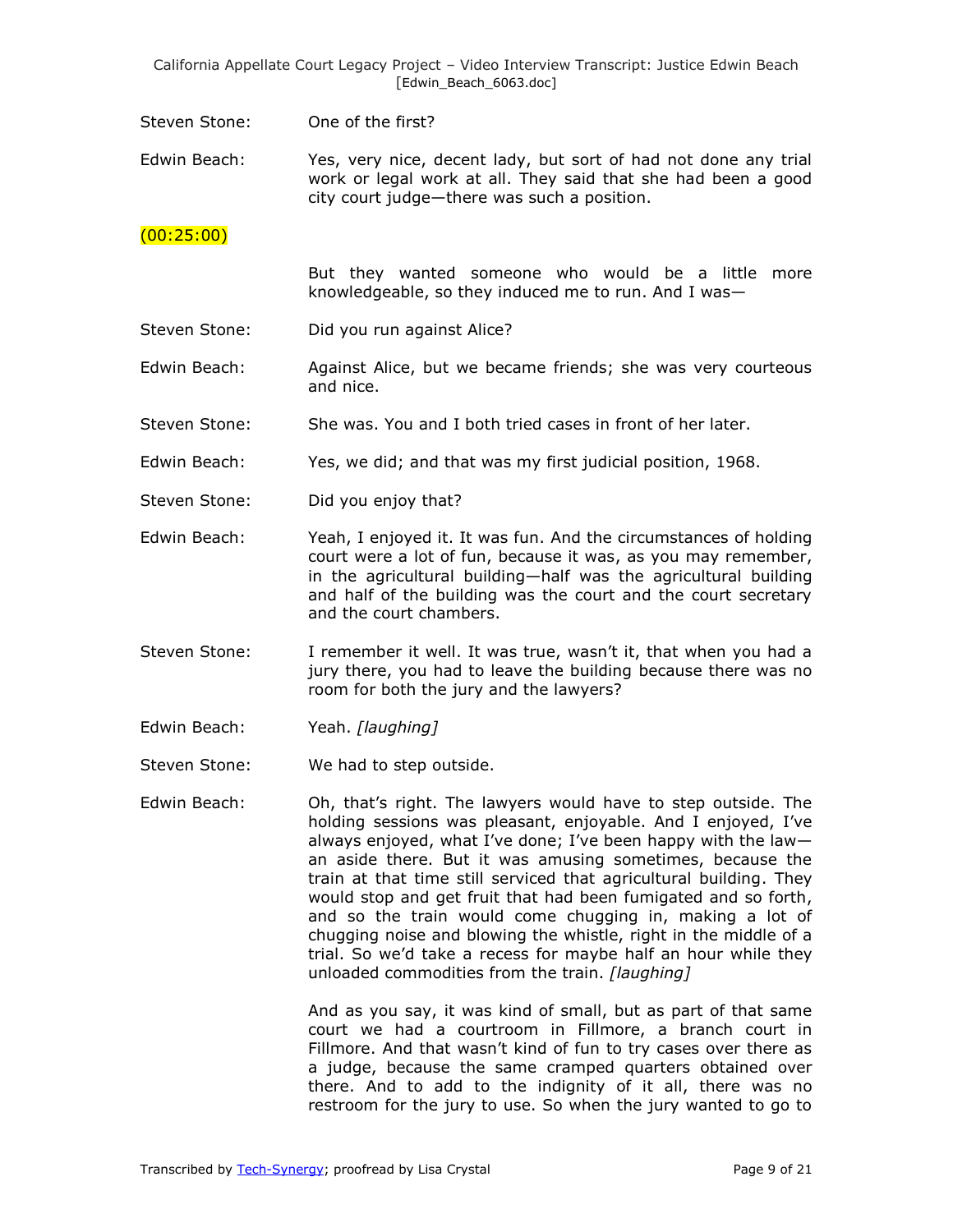the restroom, the bailiff would line them all up, walk them half a block to the corner of the Union Oil station. *[laughing]*

- Steven Stone: Well, you helped me try my first jury trial, which was in Fillmore Justice Court.
- Edwin Beach: Right.
- Steven Stone: A drunk-driving case in which Bill Peck prosecuted and I defended, with you helping us both. *[laughing]*
- Edwin Beach: I remember that was fun.
- Steven Stone: There must have been something . . . that you really wanted to be a judge as a matter of profession, because the day you offered me a job, you made it clear to me that at some point you were going to become a judge either by way of election or appointment; and that was in 1961.
- Edwin Beach: That is true. I may have put it this way: "I would like to be a judge if I can get there," or words to that effect. Yes, I had always thought that it'd be fun to be a judge.
- Steven Stone: Was that after you went into the law that you formed that view, or was that even as a youngster?
- Edwin Beach: No, I formed that view during my early years because for various reasons, many of which I probably don't even remember now . . . but I think one of the things I liked about it, it was a little more organized than running a law office.
- Steven Stone: Almost anything is.
- Edwin Beach: Yeah, right. It was a steady thing, and I felt that you'd become part of the community, belong . . . various ideas such as that, I guess.
- Steven Stone: You ran for the municipal court in 1968 and you won.
- Edwin Beach: Yes.
- Steven Stone: You took your seat in 1969—I think in January 1969, wasn't it?
- Edwin Beach: In the superior court?
- Steven Stone: No. Yes, you took a seat in the superior court, because you had what was considered the shortest career as a municipal court judge in the history of California. Tell us something about that. How did that happen?
- Edwin Beach: Yeah. Well, I ran, I was a candidate for the municipal court in the Ventura County here, of course, and I was elected to that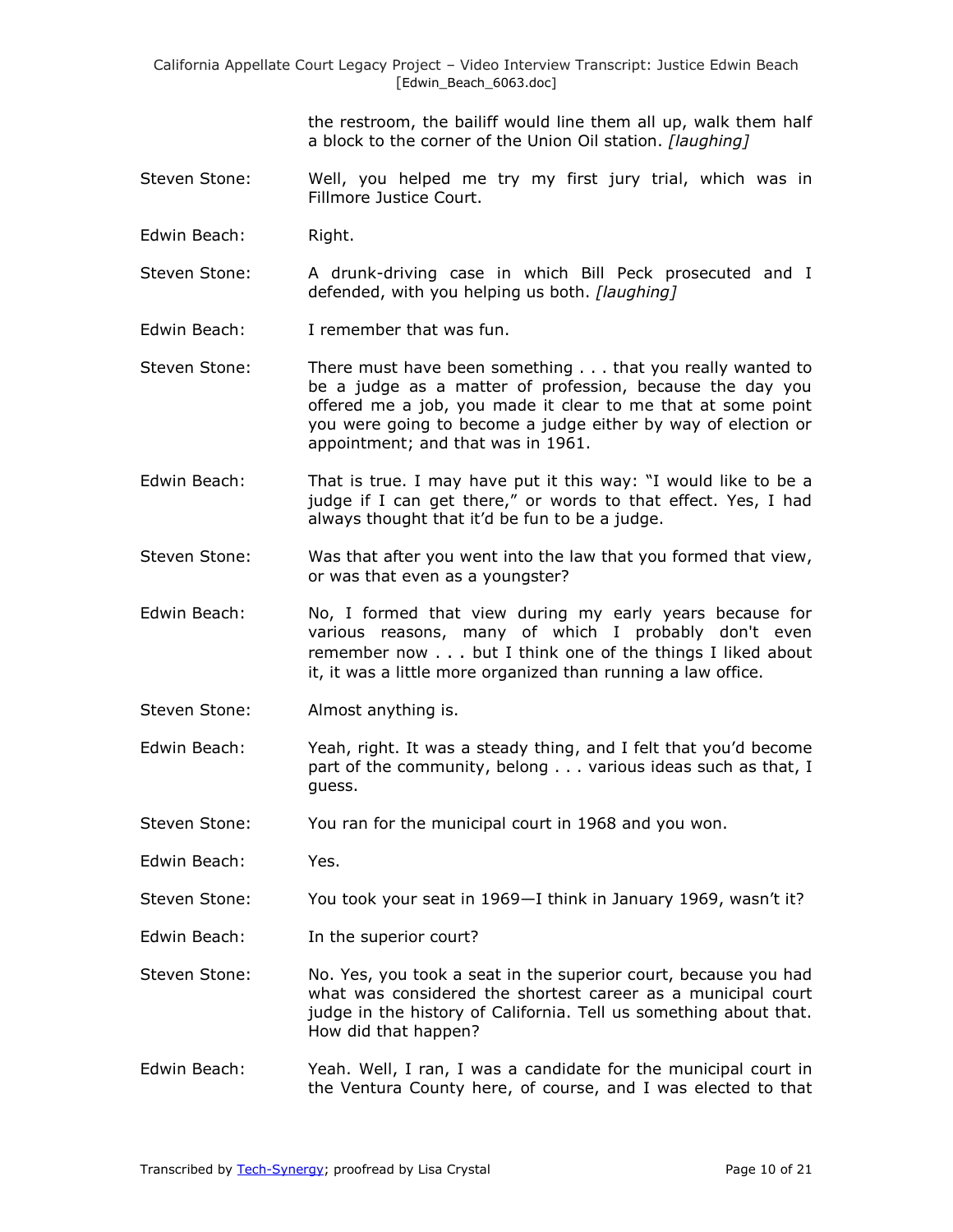> position, I'd won a runoff against a real nice guy, Johnny Sullivan, you may recall.

Steven Stone: I do.

 $(00:30:06)$ 

- Edwin Beach: After the election, which was held in November, I was to take the oath sometime either at the end of the year or whenever before assuming my duties in 1969 there at the municipal court. But before the oath was to be given, Governor Reagan called—his office called—and said that they were thinking of appointing somebody to the superior court. And I thought it would be somebody else, and I said, "Yeah, who is it?" They said, "Well, you." And I said, "Oh, well, I'm honored." But I was a little shocked, but it was true. So I said, "Well, I would be honored." And I took the oath before-
- Steven Stone: Was that a new seat, or was that somebody who retired?
- Edwin Beach: Bill Reppy retired.
- Steven Stone: Oh, Bill Reppy retired. All right.
- Edwin Beach: And he went to the Court of Appeal and that made two vacancies in the superior court: Bill's and then another one. The other one was filled by Roy Gustafson, who was appointed; and then I was appointed to Bill Reppy's seat.
- Steven Stone: What year did you go to the Court of Appeal?
- Edwin Beach: 1973.
- Steven Stone: What were the circumstances of that? Whose seat were you filling and who was up for it, that sort of $-$
- Edwin Beach: Okay. I filled a seat of which had been left so to speak by Roy Herndon, who decided not to run or try to remain, or maybe he was nearing the age of retirement. And that was on Division Two. I was a superior court judge at that time. And again, I was sitting in superior court here in Ventura County and my secretary, Lois Moynahan, knocked on the door and said, "Somebody wants to talk to you from the Governor's Office." I said, "I can't, I'm busy with a jury trial. Can you ask him to wait?" She said, "You better talk to him. It's the Governor." And I said, "Oh." *[laughing]*

So it wasn't the Governor. It was either Ed Meese—I think it was Ed Meese—or another fellow. But I talked to both of them later on and they said, "We're thinking of appointing someone to the Court of Appeal." I said, "Yeah, who you have in mind?" I had no idea what it was about. That's what they wanted to know, and they said, "You." I said, "Ah, you got to be kidding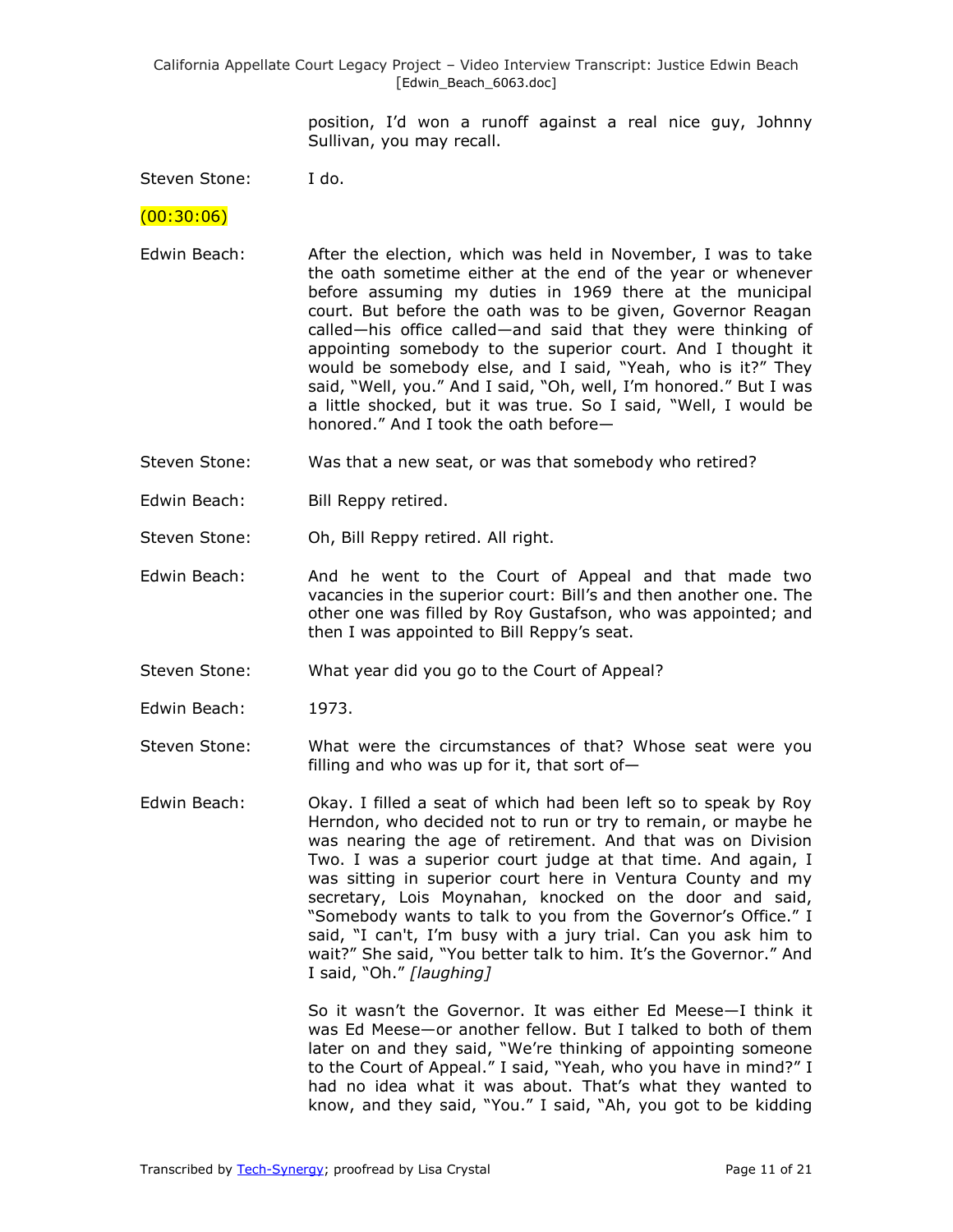me. I never applied for this position. Not that it isn't a great and a wonderful position and a wonderful job; but you know me, I'm more of a people man. And as a lot of lawyers and authors have said, I'm not a great scholar; I don't write prose.

Anyhow, I didn't consider myself a candidate for it, nor did I really want it; I didn't want to move to L.A. I was very happy as a trial court judge. You've been through the same experience: trial court, Court of Appeal. I have enjoyed, as I say, everything I've done; but the trial court is a little more fun in one respect—you get to see people, especially in a smaller community like Ventura or Ventura County, and you see people and lawyers on both sides and you watch the interaction of the jury and where the action is. You go to the Court of Appeal, you're there, you're in the ivory tower. You can walk down the hall and throw a bowling ball just about 24 hours a day, you won't hit anybody. They're all working in their cubbyholes. It isn't quite that bad, you know, but you don't have a lot of—

Steven Stone: What made you decide to take it?

# (00:34:51)

Edwin Beach: Well, he convinced me that I could handle it; I wasn't sure I could. Oh, I will tell you, I called up Bill Clark or he called me, because I told him, I went to his office. The first thing I did is, I can't remember  $\ldots$  I called, I told Janet, "I'll be home early; got to tell you something." I said, "I got to tell you this" and said, "I don't think I want to do that."

> And she said, "Of course you do." And "No, I don't want to." I had my doubts, and she told me take it, take it. You can do it, you can do it.

> I'm not trying to play false modesty, but there is a lot of difference between being a trial judge and an appellate judge. And there's a lot of hard work to both ways, a lot different. And I had never done a lot of appellate work; I had done some. As you know, I had a murder case or a few other cases that we'd take in the Court of Appeal and in the Supreme Court. So I really hadn't been around the appellate practice a lot.

> And then I didn't want to move to Los Angeles. I thought, no, I don't want to be driving down there all the time. But Bill Clark called me and heard that I'd had some reservations, because I told the Governor's Office, "May I have  $a$ —" I wasn't playing hard to get, but I wasn't sure. So I said, "May I have a day or two to think about this and give you $-$ " And they said yes. They should have said, "Well, you dummy, if you don't take it, we've got plenty of others." Anyhow, they were very gracious.

> I was sort of waiting around to give them an answer. Bill Clark called me from his offices, and he was up in Shandon or one of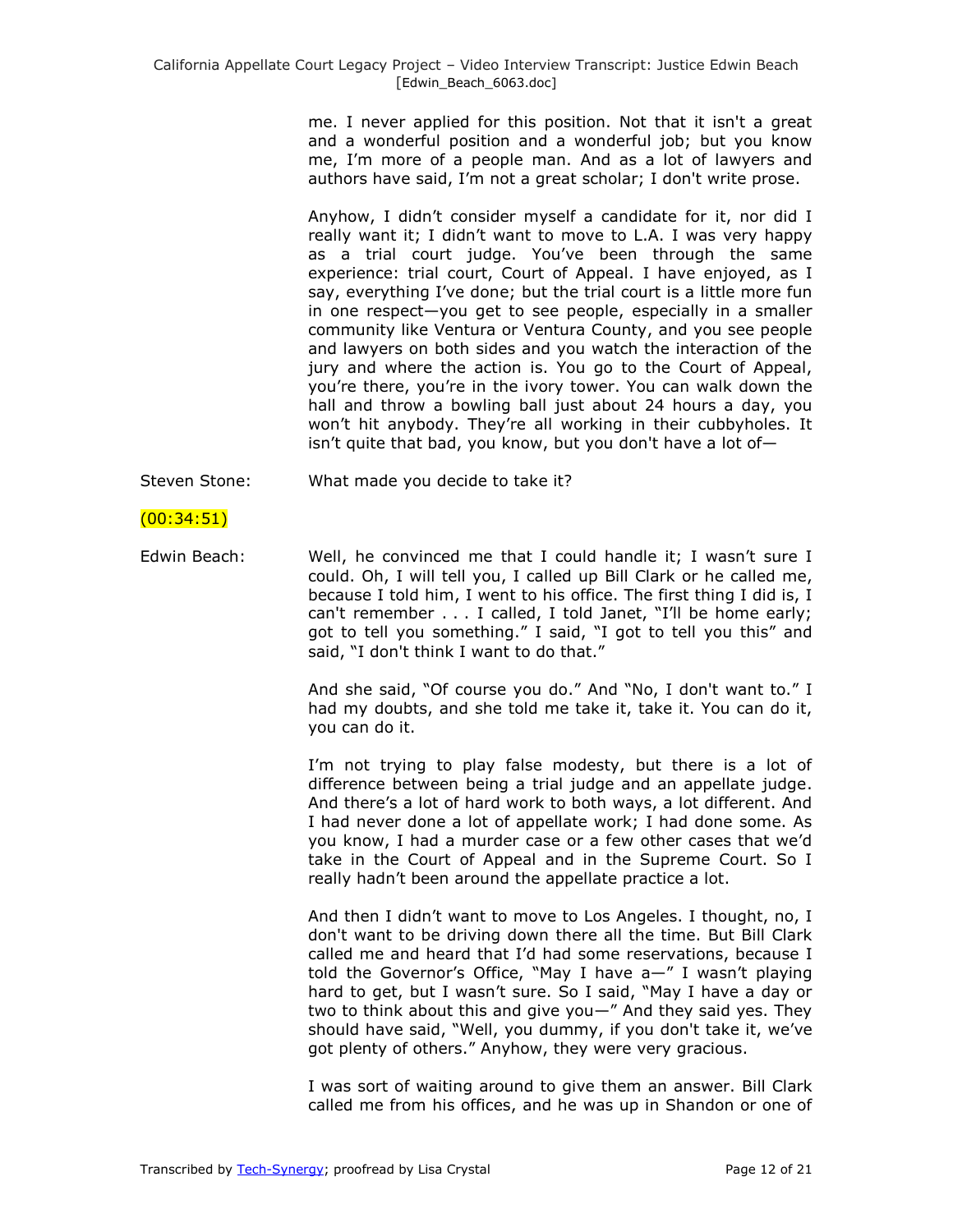> his ranches at the time. And by then, when they called me, he was a justice on the Supreme Court and he told me what he did when he was appointed to Division One, I think it was.

- Steven Stone: Right, he could work at home and just periodically go to Los Angeles.
- Edwin Beach: Right. And he said he rented some quarters in the towers and stayed there, but he worked it out so that he could take most all of his work home and go for hearings and conferences. And that's about what I did. So I said, "Okay," and so I commuted.
- Steven Stone: I understand that there is a story out there that you were a close friend and a respected friend of Jerry Berenson and told them that they should appoint Jerry Berenson.
- Edwin Beach: I did.
- Steven Stone: And that you wouldn't take it unless they would tell you that there is no chance that Jerry would get it from that administration. Did that happen?
- Edwin Beach: That's exactly what happened. As a matter of fact, for years I kept a copy of the letter. I felt so bad and told Jerry, "I didn't ask for this." I had written a letter just a few months before urging the Governor to appoint Jerry. I took it around to several of my Republican friends and said, "Let's all get behind Jerry." But there had been some political unhappiness apparently of which I knew nothing and didn't want to show any bad feelings; but I kind of felt sorry for Jerry. I think you went sort of through the same thing.
- Steven Stone: Exactly the same thing, yeah.
- Edwin Beach: I don't why.
- Steven Stone: I told the Governor, who was Jerry Brown, I said, "Jerry Berenson deserves it. He's earned it and he would be good at it and he wants it. And I'm not going to take it unless I'm assured and I'm given a reason why that I'll buy, you know, either I'll buy it or won't, why you're not appointing Jerry Berenson." He told me that he absolutely wouldn't do it. He was upset with Jerry about something and he wasn't going to do it. So I said, "All right, but let me be the one that tells Jerry," Jerry Berenson.
- Edwin Beach: Yes, right.
- Steven Stone: I said, "I want to talk to him privately. I want to tell him the circumstances, because I consider him one of my fine mentors and a man who I respect without reservation."
- Edwin Beach: So I know what you went through.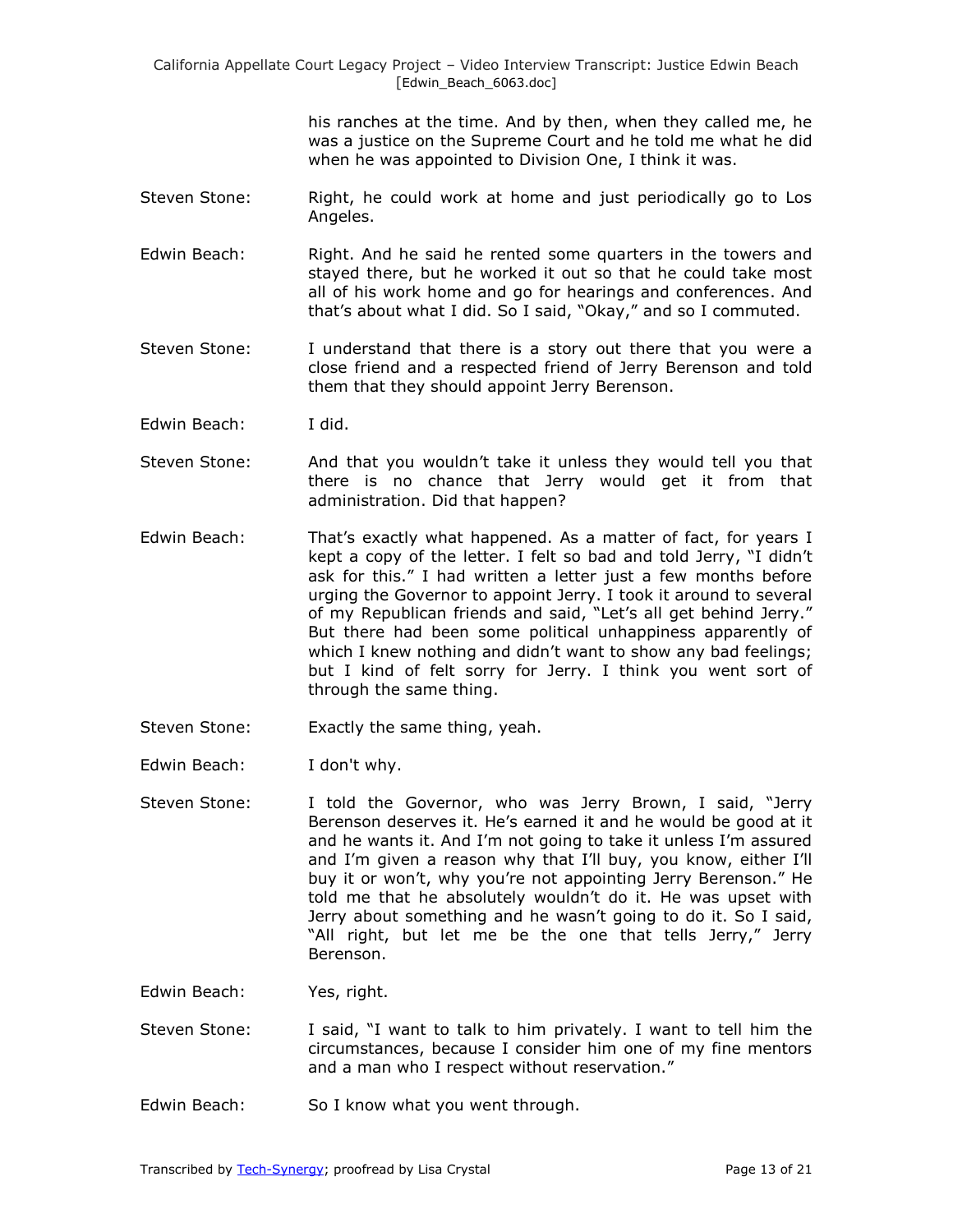Steven Stone: Yeah, I was just following you, Ed, like I always did. *[laughing]*  Now, when you went to the Court of Appeal, Ed, who were the justices on the division when you were on the division at the time?

# $(00:40:09)$

- Edwin Beach: The presiding judge was Lester Roth; the assistant presiding judge would be Mack Fleming, Macklin Fleming, and Buck Compton with whom I became very good friends. And the seat, as I say, that was vacated was Roy Herndon's seat.
- Steven Stone: Had you known those three justices before you assumed the bench with them?
- Edwin Beach: No, not at all, but I learned to admire them, respect them. And I really loved Lester Roth like a father.
- Steven Stone: Tell me a little bit about your relationship with Lester. He was well known, I know, as a lawyer who had integrity who would defend the defenseless. I believe that he was involved in the defense of the Sleepy Lagoon case.
- Edwin Beach: I don't think Lester was.
- Steven Stone: Okay. But he had a fine . . . and was he a big influence on you and your judicial philosophy?
- Edwin Beach: Yes. He said many things that I remember. There's more than one way to write an opinion; there's 100 ways. And try to make it short and to the point. He was explaining that he couldn't give me the secret formula to how to write an opinion; I had to learn how to do it and make it fly and make it good. Number two was, keep it as short as possible. Number three, if you don't agree in this division . . . we disagree, but we do so agreeably; you don't have to write against your fellow judge. And we got along famously. I don't know what our reversal of the Supreme Court ratio was; we never cared to be honest. I don't think you did either. Excuse me again.
- Steven Stone: Tell us now a little about Mack Fleming. What did you think of him? And not in terms of judicial thing; what did he teach you, what did you teach him? I know he was a highly respected scholar and author.
- Edwin Beach: One of the most able and scholarly and intelligent men and lawyer and justice that I ever met; a real good guy. He could have been on the Supreme Court, I suppose.
- Steven Stone: I think he was considered from time to time.
- Edwin Beach: I think so.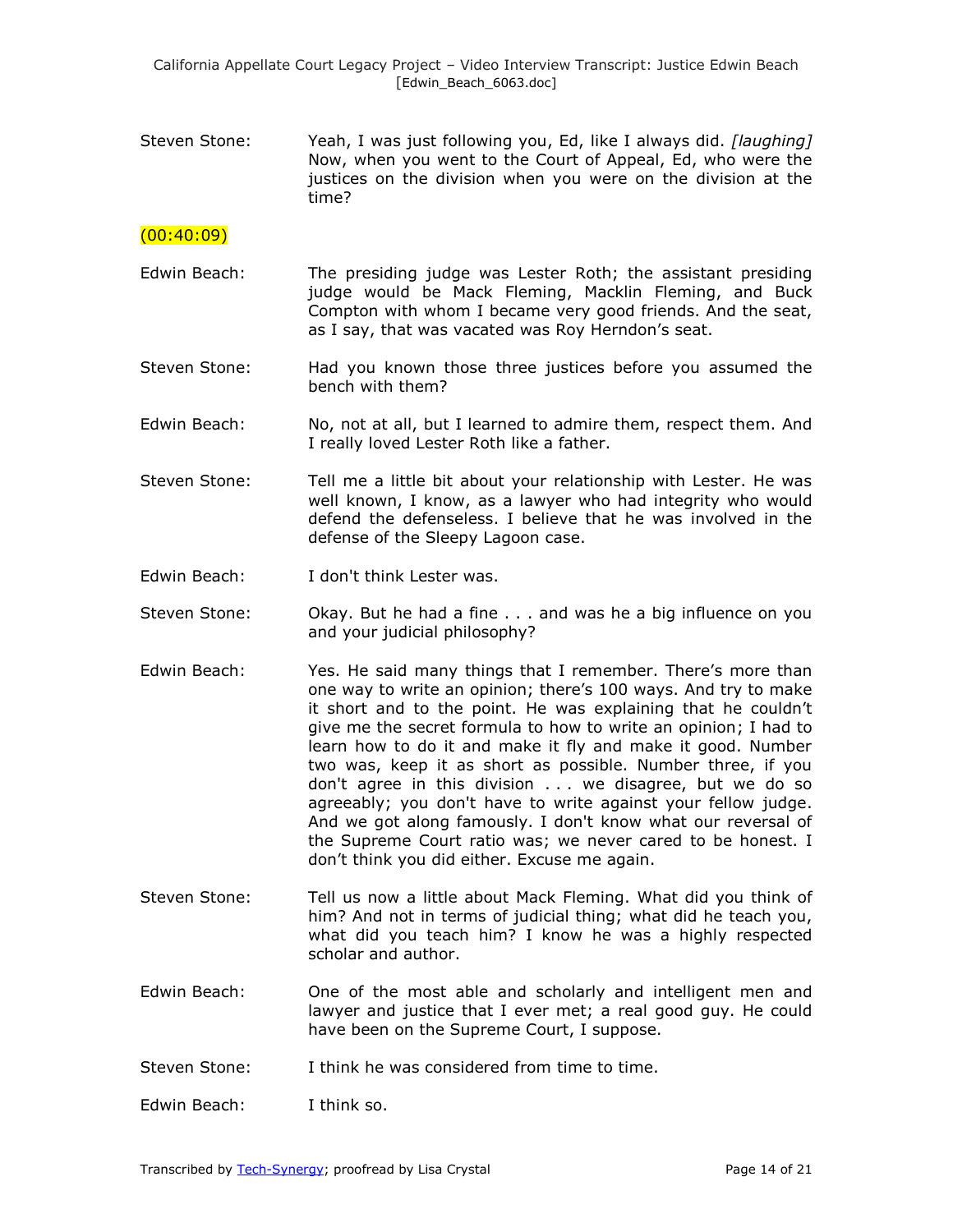Steven Stone: Always somebody else had the political jump on him.

- Edwin Beach: Yes. He wasn't a political animal. He was a Yale man—that was his only problem, we used to tell him. *[laughing]* Very able, very bright, and a real gentleman, and we became friends. And he taught me more about getting to the point, getting it done, but always in a courteous way. He was head and shoulders above most everybody that was working down there, although Lester was just as bright in a different way, in a different capacity. And Buck was one of the most reasonable, practical, good, decent . . . intellect also. But Mack was a scholarly guy.
- Steven Stone: Tell me something about your views and your relationship with Buck Compton.
- Edwin Beach: Well, Buck and I became very good friends. We looked upon the law pretty much the same. He was a little more . . . he was not as much of a cop and aggressive as the defense bar might think. He was a very decent, practical guy, I thought, a real . . . he's one of the members of the famous Band of Brothers about whom the book has been written and about whom this movie has been made.

## $(00:45:14)$

He was a real hero, a very low-key guy who doesn't think of himself as a hero; down-to-earth guy. And he and I had much the same kind of outlook on life and experiences of judging something, because we didn't come from families that were wealthy and connected—not that everyone else was, or did. But he was about three, four years older than I was. He was a real athlete; he went to UCLA. He would comment about the same things that I would sometimes worry about. And I'd go to him and say, ask him something about, "Well, why are we worrying so much about this law or that law? How are we keeping the public safe?‖ And I remember one conversation, he was a very practical guy and he said, "Well, I know, Edwin, we can't do it all; but we're just keeping a lid on things if nothing else. That's what the law does; it can't enforce everything."

Steven Stone: He certainly was that, and he was a gentleman. I must say this, when I went to the Court of Appeal he came to me when there was a dispute about where we should sit, and some of these other things that were just . . . he came to me and he said, "Steve, you are the presiding justice of this new division, and you ought to make these calls. Don't let us, don't let my colleagues push you around just because they do it in L.A. a certain way. You don't have to do it; you do it your way. If you have any questions or any doubts or anything else, you call me up and we'll talk about it."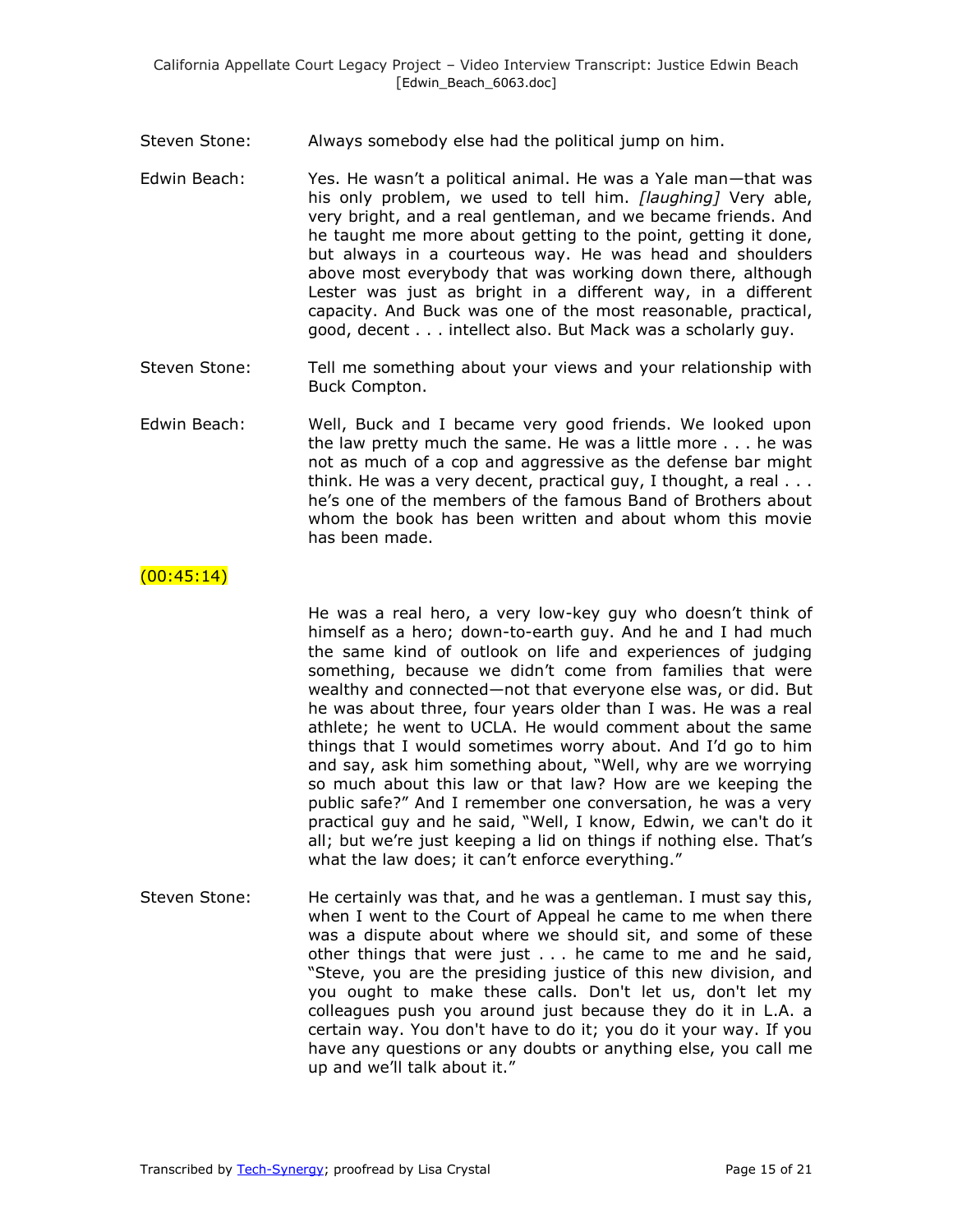I did, and he did, and he gave me the most wonderful, practical advice in terms of running the division, approaching opinions. We never became friends, because we didn't see each other that often, only at meetings, because as we know he was up there on his island a lot; but I would pick up the phone and call he and Bob Puglia up in Sacramento. Those were two people who had very different political philosophies; but I've got to tell, I must say, our judicial philosophies were not that dissimilar.

- Edwin Beach: That's right; I'm glad to hear you say that.
- Steven Stone: I admired that about your colleague Buck Compton, and I think you were very fortunate to have a fellow like him as a colleague.
- Edwin Beach: That would be just like Buck. He was sincere about it. He wasn't trying to rub you up the wrong way.
- Steven Stone: He didn't know how to butter you up.
- Edwin Beach: Yeah.
- Steven Stone: Or that was not Buck Compton; if he tried he would fail, because he had far too much integrity and sincerity.
- Edwin Beach: Yeah. He was just a plain, old guy to himself. He thought that about himself—he was just another one of the gang.
- Steven Stone: From what I'm hearing you felt very fortunate to have those three men as your colleagues.
- Edwin Beach: Oh, I thought, boy, what an experience. And I was low man on the totem pole, really, but they taught me a lot. Another man came on by the name of Don Gates; he was a bright guy, and he had done a lot of writing as a research lawyer for the division. He could write real well. After Mack left, I used to go kind of tiptoe into Mack's offices after I had submitted an opinion, because Mack would tell me, "Why don't you tighten this phrase up and do this," always in a nice way. If the case wasn't worth monkeying around too much, Mack would look at it and say, "That's okay, that's fine," sign off.

With Don Gates, I did the same thing. And he had a lot of practical experience in what would fly and what wouldn't fly especially, let's say, the public defender's office or a lot of the defense lawyers. He had been writs attorney and—

# $(00:50:15)$

Steven Stone: Wasn't he the head of central staff for a while?

Edwin Beach: Yes, that's right.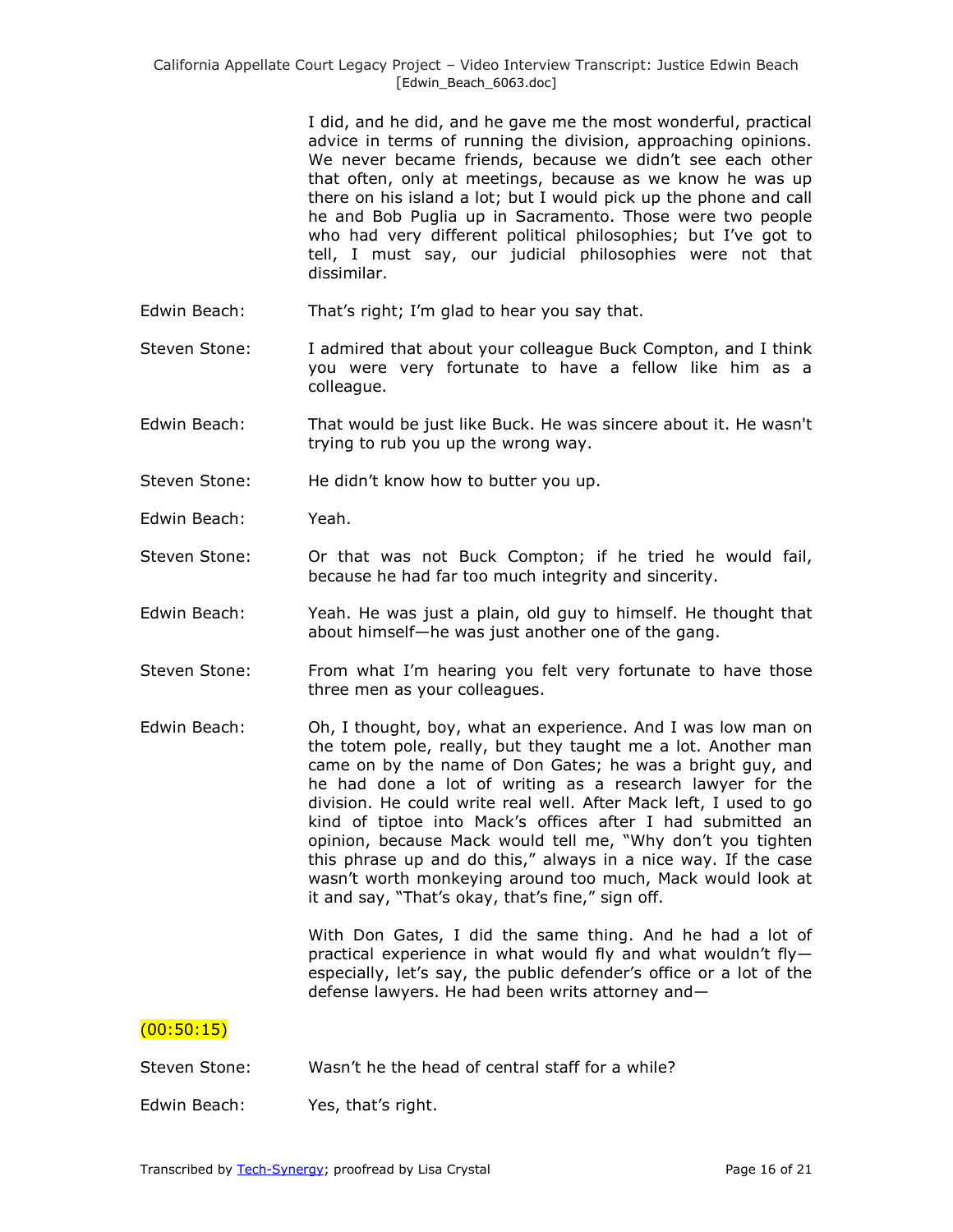- Steven Stone: Before Dolores took over, or whatever her name was. I think he went from running the central staff to the Court of Appeal?
- Edwin Beach: Yes. He went directly to the seat, Mack Fleming's seat when Mack retired. And he was a bright guy and very quick to discern what was the real problem—not that the others weren't, but I always remember he had a good strong ability to say it in good, terse terms what the problem was and what the remedy should be.
- Steven Stone: Let me ask you about, ask you to discuss—there was a case you wrote which had wide publicity and was and is widely respected: the *Bouvia* case.
- Edwin Beach: Yes, widely respected except in some circles. One of them was . . . I was reading in this notebook that we all received . . . excuse me, I didn't mean to interrupt you.
- Steven Stone: No, no. I want you to know what it is. Yeah, I personally haven't run across anybody who has significant disagreement with it. For the legacy, what was the case about?
- Edwin Beach: It was about a young lady who could not walk or move her arms.
- Steven Stone: She was crippled with either MS or ALS, wasn't it?
- Edwin Beach: I can't remember, but-
- Steven Stone: Some neurological disease.
- Edwin Beach: She was paralyzed in her legs and her arms. She could barely move her fingers and she was being fed through a tube in her nose into her stomach at the county hospital, because I guess she was a county ward. Finally she said, "I don't want this anymore, take the tube out." And the doctors refused. They said, "No, you've got to have it there, because if we take it out, you're going to die." She said, "I don't care, take it out." So they didn't and so she got hold of some lawyers; Legal Aid or some group assisted her in her petition to the courts. We held that she had the right to have the tube removed, that the doctors in the hospitals did not have the say, the decision. The decision-making power lay in her hands alone.
- Steven Stone: That's what you decided.
- Edwin Beach: Yes. And that was a hard case to write, and if I had it to do it over again, I wouldn't write such a lengthy case, because there is only one thing . . . I read some of the criticism, and I say yeah, they're right, I should have just said, "This isn't the reason." I shouldn't have gone into saying, explaining, all of these terrible conditions under which she was living. The only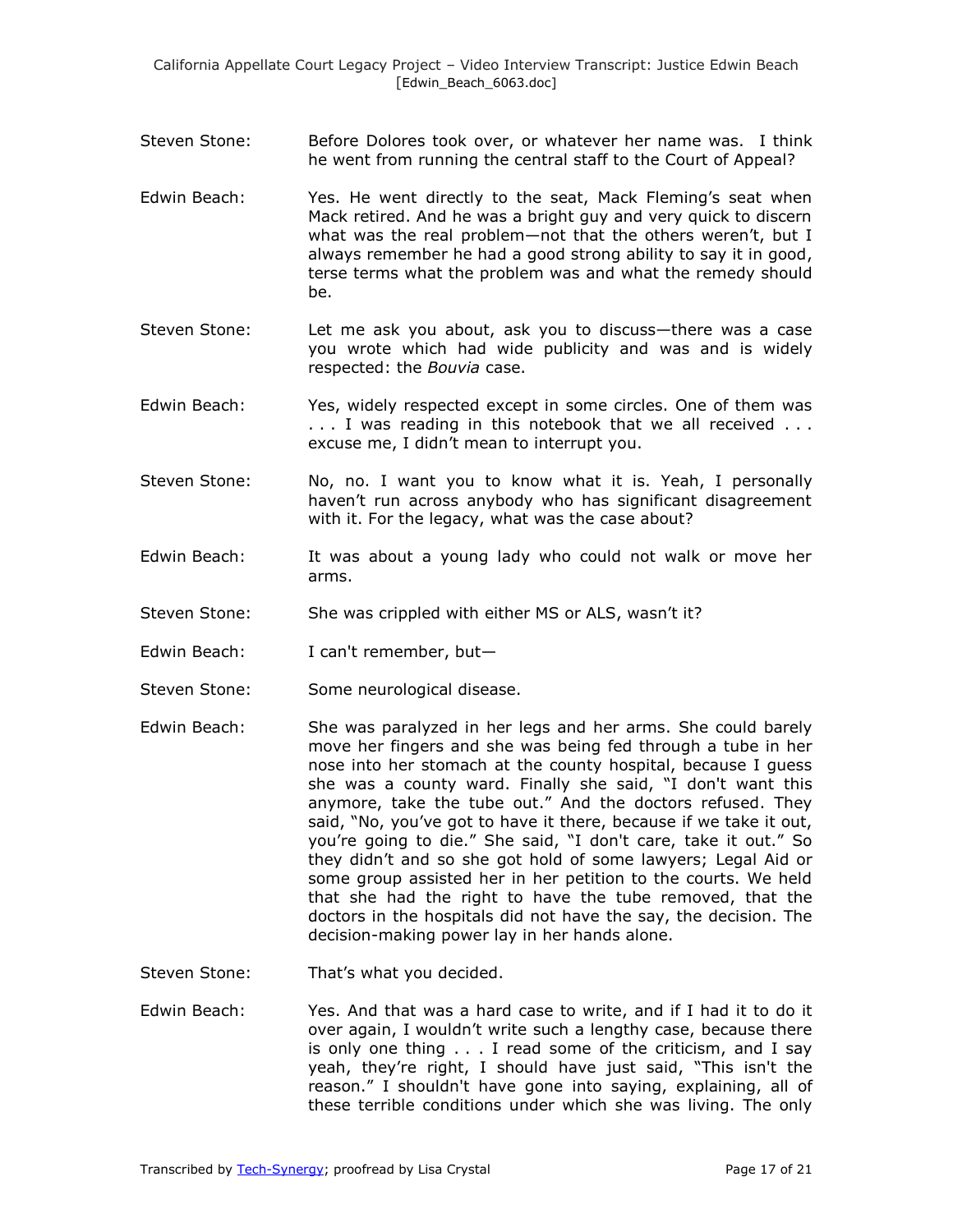> thing that was important is who has the right. The one thing that was important was, is she mentally competent to make that decision—that's all. I guess the trial court and everyone said she was mentally competent, but she had all of this other debilitating condition. She couldn't turn; she had to be turned every so often.

- Steven Stone: But there were nuances, weren't there? For instance, if the doctor . . . if she couldn't pull out her own feeding tube, a doctor had to do it, somebody had to do it. Is that the crime of assisting a suicide?
- Edwin Beach: No, because he shouldn't have put it in in the first place if she didn't want it. But did she consent to it or not consent to it if he put it in—that's a good question.

## $(00:54:46)$

- Steven Stone: I don't know the answer. I had a similar issue here; I can't remember exactly how it came up. I was a trial judge and the Supreme Court hammered me, as they do from time to time. *[laughing]* But these are interesting issues, and I personally and many of my colleagues who are smarter than I am think or believe you wrote a seminal, important opinion.
- Edwin Beach: Well, it became that looking back on it. I appreciate your thoughts and—
- Steven Stone: Was the controversy with your colleagues about it, was it—
- Edwin Beach: In several other divisions that had similar but not exactly the same cases, but just one degree short of it or what have you . . . Jimmy Hastings, who is a real, decent guy, he had a case similar. And I quoted his case in the *Bouvia* case. And most of the comment was in favor of our decision, but Bishop Mahoney, he took me to task and he said, this is a slap against all of the people who can't . . . who are semi-paralyzed and they're not respected; and it says that they're not worth living and all of that. We didn't say that, that had to be implied, but I guess that's why I would make my opinion much shorter this time. I'd just say she had the mental capacity it's her decision to make. Yes or no, it doesn't matter what the other circumstances were.
- Steven Stone: Well, I read in your opinion, I think a lot of people did, it isn't a question of right and wrong, it's a question of who has the right.
- Edwin Beach: Yeah, exactly.
- Steven Stone: Because some people have the right to be wrong.
- Edwin Beach: Right, correct. *[laughing]* But that was the best-known opinion that I wrote. There are several other opinions written by the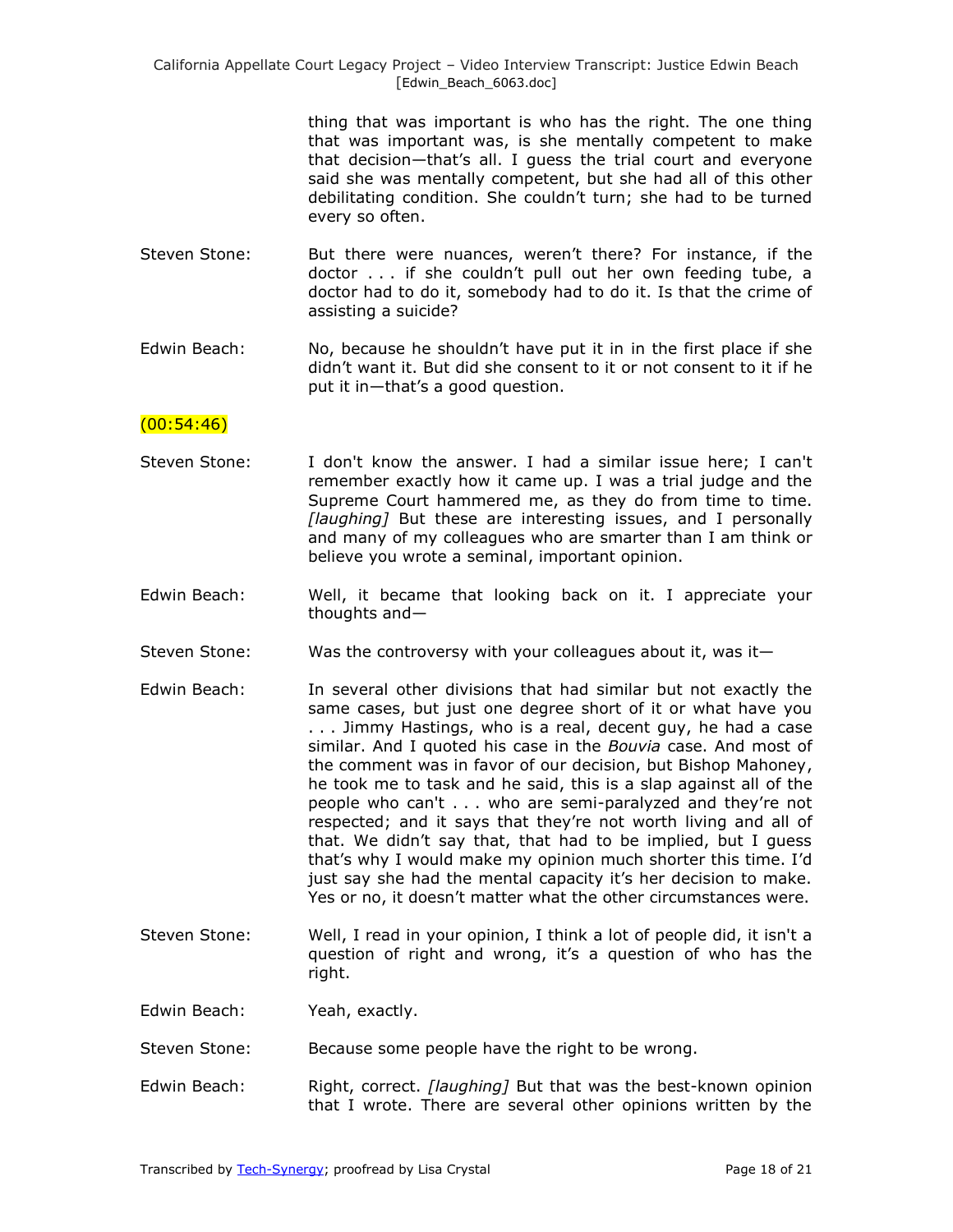others that are just as important, but that became part of the ongoing right-to-die question and discussion.

- Steven Stone: All of us can come up with scenarios that are more difficult, and because at some point you get into a conundrum where one's rights clash, and then you have to look at . . . And it gets hard and many people admire you for making that tough decision. If you had to do it all over again, would you do it all over again? And I'm talking about the law. Your career was . . . From start to finish, is there anything about it you would change?
- Edwin Beach: Probably if I could stop and think, probably a lot of things I did that were dumb; but overall—
- Steven Stone: Exclude all of those things; otherwise, none of us would do anything.
- Edwin Beach: No. I've been happy in the law; I've enjoyed . . . Like when I hired you, then Lyman and Phil, that was a happy little game, and we got along well. The town knew us and we knew the town. It was before computers, which I still do not know anything about. And my son Tom, he enjoys his practice, but he works hard.
- Steven Stone: Works hard. And there is a lot of people say now, Ed . . . and I perhaps . . . I don't want to get into good old days, and I don't mean to do that, and that's not my point. My point is . . . well, not my point, but I want to ask you, the practice of law has changed tremendously and some people think and not for the better. What is your view and why?
- Edwin Beach: Okay. Well, I think the practice of law is an honorable, good profession and a needed profession, and everybody should read Macklin Fleming's books about some of the problems and a speech given by a man named Roscoe Pound in about 1916 or something like that. He jumped up on the lectern and he was invited to speak before the American Bar Association. Of course, not to get off the subject, but the professors all said well, one professor at Harvard said . . . this is a speech. That the flame then lit the torch and the light is going on and its flaming sword of justice is going on to change the way we do things. The speech was about the dissatisfaction with the law, the popular dissatisfaction.

## $(01:00:09)$

There always was and always will be dissatisfaction with the law, but there are crooked lawyers and greedy lawyers just as there are greedy refrigerator salesmen or inept teachers who just go there because they don't have anything else to do in their retirement.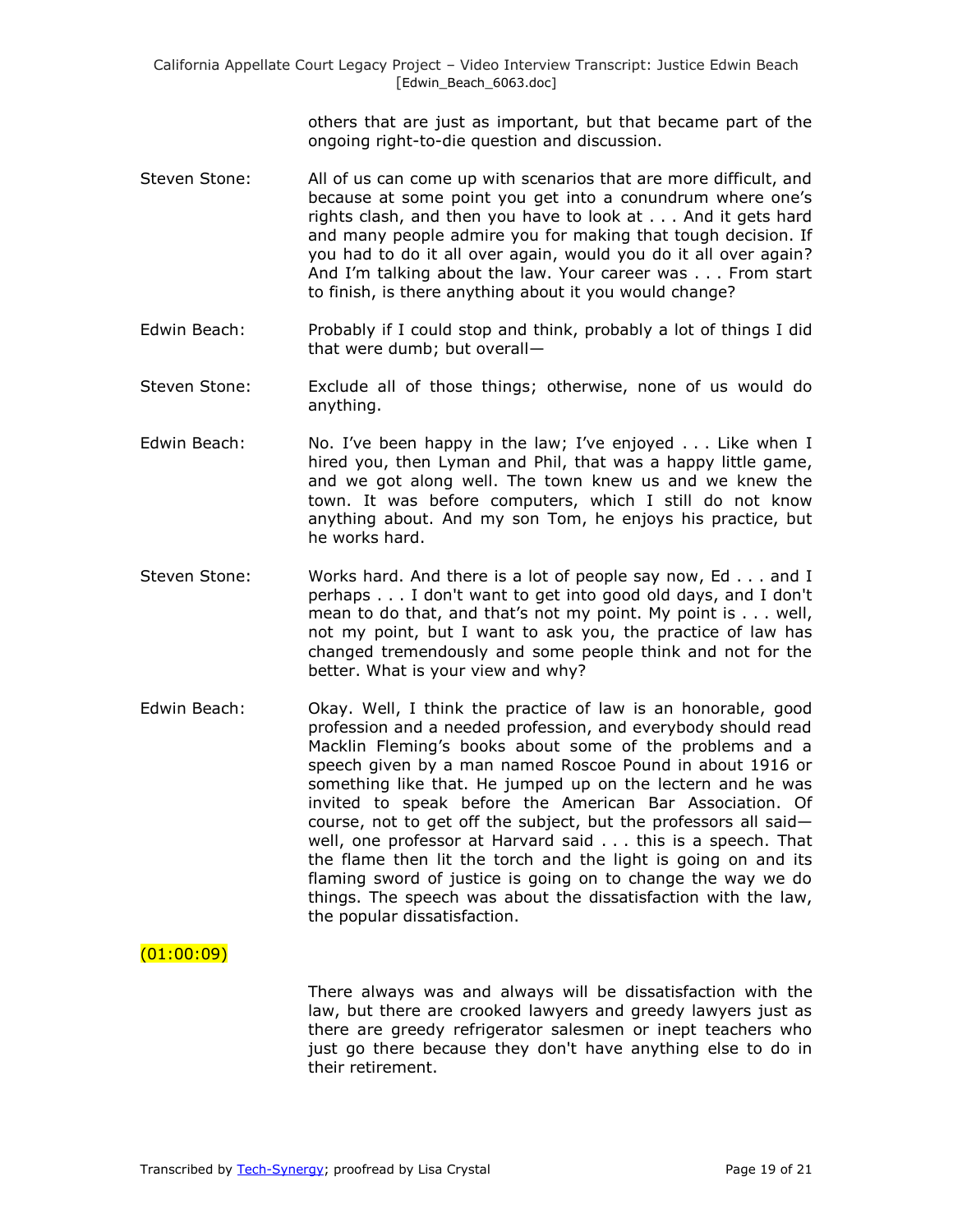Every area has that problem; all professions, I should say, to some degree. But the law has a lot more because there is a lot more greed in mankind, in the American culture. And everything is in a big rush, and of course the computer is here with us now. I would be lost, but if I had to do it over again, I'd have gone into the law—but I don't know how well I'd get along, because I don't know anything about computers. I don't like the mechanics involved. And there's a lot of just argument over petty things and we lose sight of what the purpose of the law is: the purpose of the law is to bring justice to the little guy and the big guy.

Okay. Well, as I was saying there, and as Roscoe Pound said in his very famous speech, which is still good philosophy and well worth everyone reading it, that there is the dissatisfaction in the law, there always has been, from the day one to the present in some form or another. But that's due to many reasons and now it seems to be more prevalent that the dissatisfaction with the law is a little more widespread—maybe, perhaps, it's because modern technology comes along and we have to deal with modern technologies in the procedural aspects. But also . . . I forget what I was saying, but I think people, many people, go into law who want to make a million bucks.

- Steven Stone: It's become a business; some people say it's become a business and not a profession anymore.
- Edwin Beach: Yes.
- Steven Stone: More business than profession, I guess is the way they put it.
- Edwin Beach: That's correct. But like you say, I would go into it, because if I were to do it all over again, yeah, I would. And I've always made a living, and haven't become rich, but I had good partners, a good office. We were lucky; we were in the small town of Santa Paula.
- Steven Stone: You have an absolutely excellent reputation as a gentleman and a person who wanted . . . who always reduced the adversarial nature of what we do so that gentlemen can debate and disagree without being disagreeable.
- Edwin Beach: Thank you, Steve; you are kind.
- Steven Stone: That's one of the many important things that I was taught. You don't have to growl and bark and—
- Edwin Beach: Right. That's what I . . . you're very kind. You don't have to be unpleasant to get your point across and winning isn't everything. Getting the feeling that justice has been done by what you helped accomplish.